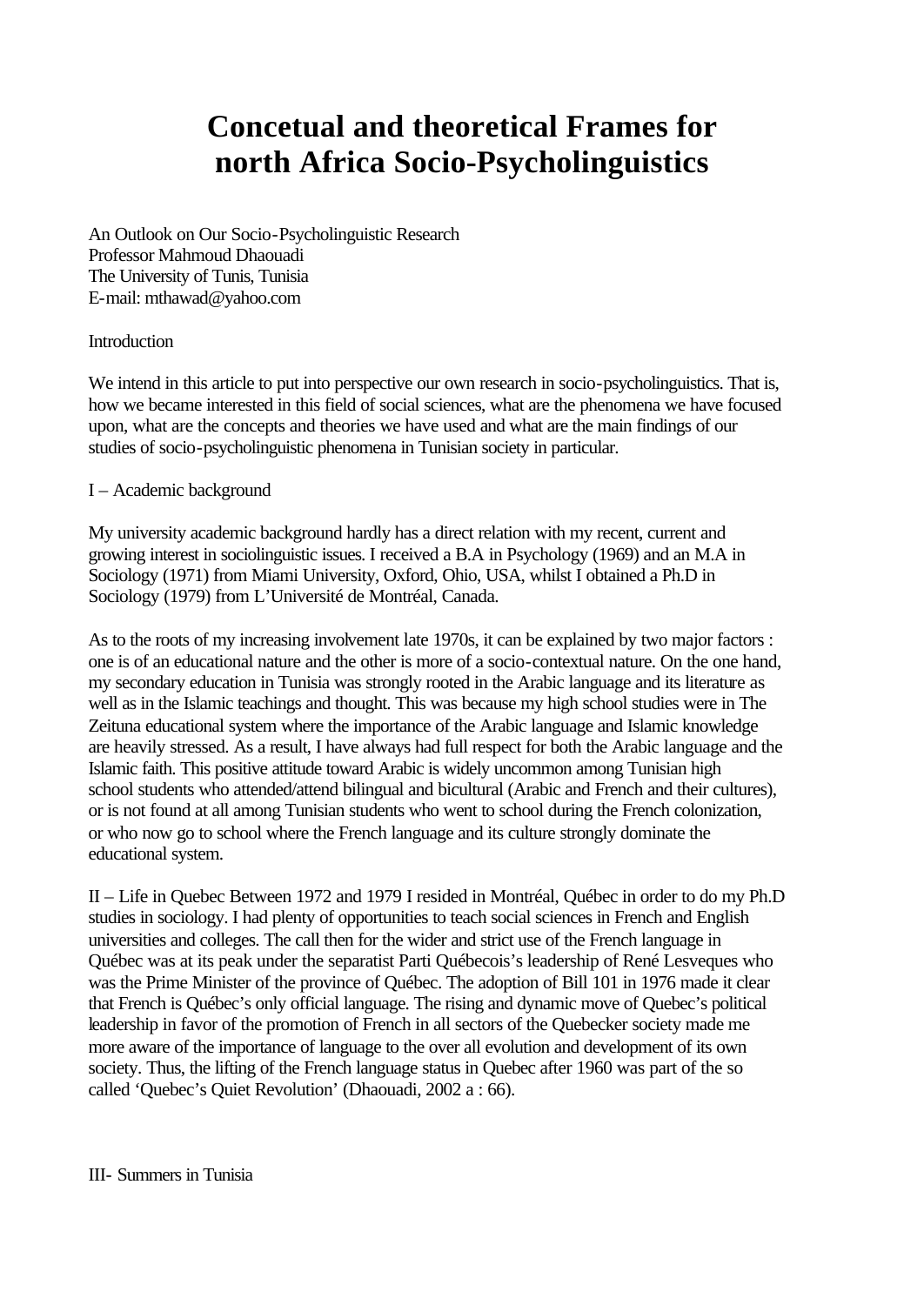On average, I returned in the summer from the US and Canada every two years to my homeland (Tunisia) for vacations. I found a great deal of codeswitching (Franco-Arabe) among educated Tunisians and especially among women. I considered this as a sign of disrespect for Arabic, Tunisia's only national language. This widespread Tunisian codeswitching could only make me very angry and critical of Tunisians' lack of awareness, unlike the Quebeckers, of the due respect they should manifest and practice toward Arabic. But I often told myself that I must go beyond simple anger and criticism and do social science research on this phenomenon in order to comprehend and explain the various sociolinguistic issues in my Tunisian society. What is, for instance, the role of French colonialism, the Tunisian political leadership, the elites, the Tunisian education system or the social status of men and women… in the making of the diverse sociolinguistic issues present in the Tunisian society before and after independence ? (Dhaouadi, 2002 b 6).

## IV – The Concept of the Other Underdevelopment

In 1983 I published my first article in Arabic about what I called the Other Underdevelopment in The Maghreb (Dhaouadi, 1983 : 20-4). The Other Underdevelopment (OU) is defined as the oral and written underuse of the national language (Arabic) in Algeria, Tunisia and Morocco caused by the French colonization's linguistic impact in these developing societies. The OU is hardly dealt with in the West and in the East in the literature of modern social sciences of development/underdevelopment. It is a symptom of academic dependency in the non-Western world (Alatas, 2003 : 599-613). My writings in Arabic and English on related linguistic manifestations of the OU had initially begun in 1974 (Dhaouadi, 1974 : 43-52). The great number of published articles on the OU allowed me to publish, in 2002, two books, one in Arabic and the other in English (Dhaouadi, 2002a, 2002b). Al Jazeera Channel aired an interview with me on the English version of my book in May and December 2003. Furthermore, there have been many published reviews of my Arabic book of the OU in the Arab world. Some english journals have promised to publish reviews of the English version of my book. The first journal to do this is the Journal of Third World Studies (Spring 2004). As a result of this wide media coverage, the concept of the OU appears to have spread well in the Arab world particularly among the intellectuals and the educated people at large.

One special sub-feature of the OU can be identified among Tunisian educated women in particular. The latter tend to be more involved in codes- witching than their Tunisian male counterparts. Tunisian educated women use more French words and also in their Tunisian Arabic dialect "the Franco-Arabe" (Dhaouadi, 1982 : 124-137, 2003 : 417-435, 1986 : 46-66, 1996 a : 81-91). They also adopt more of a Parisian accent when they speak or read the French language (Dhaouadi,1996b . 107-125, 2002c 41-53).

As such, Tunisian educated women's use of French words and sentences in their Arabic Tunisian dialects have two characteristics : I -more use of French words and sentences than their Tunisian male counterparts, and 2 – their intense use of the Parisian accent when they speak or read French. It is methodologically legitimate here to recognize that we have two types of Franco-Arabe in Tunisian society, one is masculine and the other is feminine. The socio-psychological causes of the latter need to be fully described and analyzed.

V – The Socio-Psychological Dimensions of the Feminine Franco-Arabe :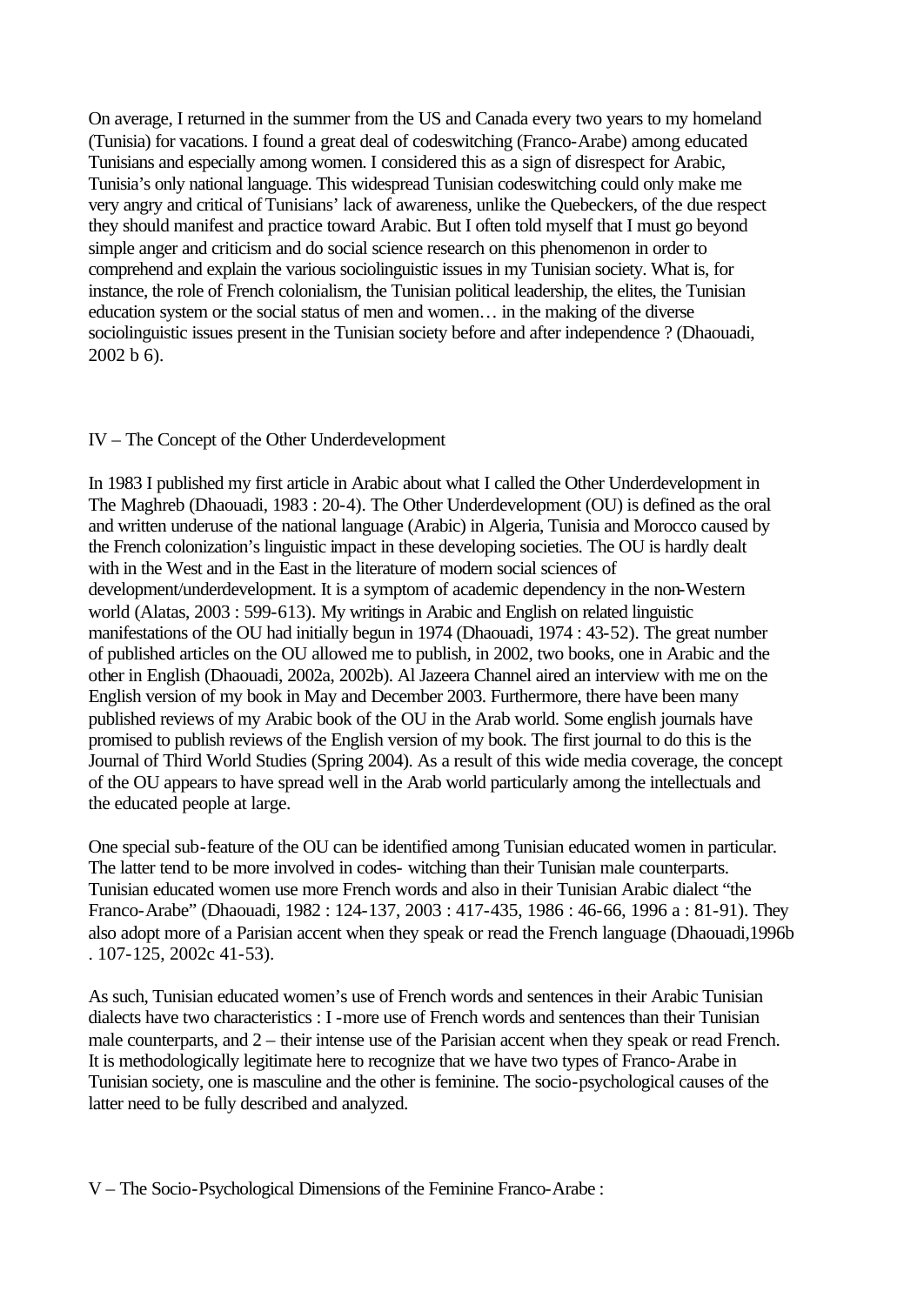Historically, the mixing of Arabic with French (The Franco-Arabe) among the Tunisian population has its roots in the French colonization of Tunisia which lasted from 1881 to 1956. Ibn Khaldun's (1332-1406) law of imitation could explain why the encounter between the French colonizers and the Tunisian people has, on the one hand, led to the emergence of the Franco-Arabe among Tunisians and, on the other, to the absence of what we may call the Arab-Franco- spoken language among the French occupiers. According to this Arab sociologist/historian, "The vanquished always wants to imitate the victor in his distinctive characteristics, his dress, his occupation, and all his other conditions and customs" (Ibn Khaldun, 1989 : 116). While the Franco-Arabe is a general socio-linguistic fact in contemporary Tunisia, it is not, however, identically used by the two sexes. The 'Western oriented educated' Tunisian women tend to mix their Arabic dialect with more French words and expressions than their Tunisian male counterparts. Interviews, ordinary and participant observations make it rather clear that this sub-category of the Tunisian female population has a decisively more pronounced desire and orientation toward the use of French in their spoken Arabic[i]. The question can now be formulated in Khaldunian terms : what lies behind the greater imitation of the French language as manifested by the 'Western oriented educated' Tunisian women ? In other words, what are the socio-psychological factors which make them more attracted (solicited) toward the more frequent use of French in their Arabic conversations ? What is at stake here is the identification of certain specific factor(s) that could account for this sub-category of the larger phenomenon of the Franco-Arabe in the Tunisian society.

Our own research in this field has enabled us to identify two major forces that could explain the Tunisian feminine Franco-Arabe in question. They are of socio-psychological nature and they are integrated in what we would like to call "The Double Self Contempt Symptom" (Dhaouadi 1984 : 25-50; 1986). On the one hand, there is an inferiority complex feeling in relation to the French (or the West in general), which is shared by both the male and female population alike in today's Tunisian society (Memmi, 1957). On the other hand, the 'Western oriented educated' Tunisian woman suffers from a second inferiority complex in a male dominated society. The mentalities, the traditions and the social structures of the Tunisian society greatly hamper the female population from having an easy and full excess to participate particularly in the larger sectors of modern life<sup>[ii]</sup>. In functionalist terms, the 'Western oriented educated' Tunisian woman's frequent resort to the Franco-Arabe has basically a psychological function. It represents for her a compensative solution that gives her the impression of bridging the equality gap between her and her male counterpart. The use of French as a cultural symbolic weapon plays two roles for the Tunisian 'Western oriented educated' woman : (1) It lifts her up, so she can consciously or unconsciously come closer to the image and status of the former colonizing French, which personalizes for her more self-esteem and a better image of the self. The imitation in speaking her/his language helps to reduce the burden of the inferiority complex still felt in the face of the perceived dominant Western people. The Tunisian 'Western oriented educated woman's frequent use of French appears to be a symbolic gesture with which she peacefully protests against the social order of her own society. This social order still puts some obstacles in the way which block her from having easy access to the benefits of modernity like her Tunisian male counterpart.

The desire and the pursuit of modernity in Tunisian society put greater socio-psychological pressures, stress and worries on the female population (Hays, 1987). In socio-psychological terms, the phenomenon of the feminine Franco-Arabe could be seen as the result of two types of oppressive practices of which 'Western oriented educated' Tunisian women are especially victims : (1) the self-degradation feeling as the outcome of the relationship between the former dominant colonizer and the dominated colonized Tunisians. (2) the oppression exercised by the prevailing traditions, mentalities, social structures… of the Tunisian society, particularly on the 'Western oriented educated' female population who aspire for a greater share of modernity (Hays, 1987). It is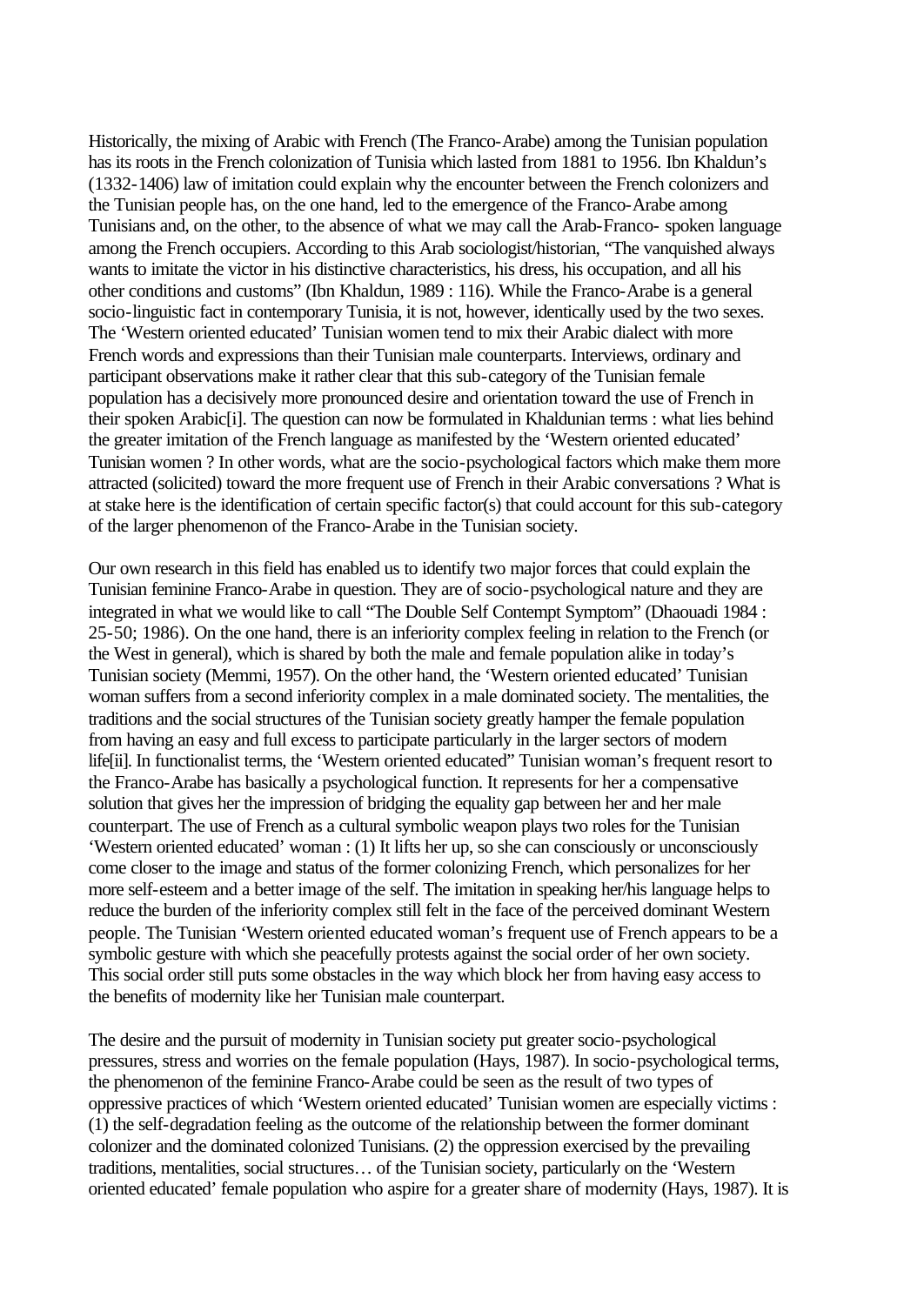clear that the Tunisian 'Western oriented educated' woman's inferiority complex is the outcome of both social and psychological forces. As such, her socio-psychological state is more likely to be exposed to more social countradictions and psychological tensions, (Hays, 1987).

## VI – The Socio-Psychological Dimensions of Adàa

It is fair enough to state that Adàa (word cursing) as a widely used feminine Tunisian discourse has no relationship with woman's biology. Otherwise, Adàa would have been a common feature in the past, in the present and in the future among the female population in the rest of human societies regardless of the socio-cultural differences which may exist between them.

Adàa appears to be absent, for instance, in both the American and the Canadian societies. Viewed against this background, the phenomenon of Adàa becomes a full blown legitimate domain of sociological research. The sociologist can easily state in this regard that Adàa is predominantly a feminine widespread linguistic phenomenon whose roots are first of all of a social nature. This phenomenon is far from being a recent phenomenon in the Tunisian society. It is rather a cultural heritage which continues to prevail among the larger female population.

## VII – The Social History of Adàa in the Arab World

The social researcher is required here to shed light on the history of the social forces which have helped to bring about the wide phenomenon of Adàa among the Tunisian female population. The Arab sociologist, Zuheir Hattab is to be considered almost the only known Arab author (Hattab, 1980) who has implicitly made reference to some of the socio-historical causes which could help explain and account for the emergence of the phenomenon of Adàa in the Arab societies at large. Though the determination of the precise historical date of the emergence of the phenomenon in question may be of some help for the establishment of a better understanding, we focus our attention nonetheless in this article on the diagnosis of the socio-psychological dimensions of Adàa as it could be read from Adàa discourse itself. The appropriate reading and interpretation of the latter could certainly convey and offer an adequate image both of the state of society as well as of the social status of the women in it.

The phenomenon of Adàa is more likely to surface and even happen in societies where the following social characteristics are common features : widespread of alphabetical and intellectual illiteracy, prevalence of superstition and an illusive imagination strong belief in invisible and mysterious forces like Satan, demons (Jinn), Saints, magicians, jugglers…

Like other linguistic discourses, Adàa unveils certain aspects of society's social reality. It is a sort of a mirror that reflects the state of the social condition of individuals and groups in a given period of society's history. In short, Adàa is one of the telling indicators of a society's grave backwardness. It should be rightfully added to the list of the sociology on underdevelopment indicators spelled out by the literature of sociology of underdevelopment in modern times. In our own terms, Adàa is a clear component of what we have called "The Other Underdevelopment"[iii]. That is, the underdevelopment which erodes and undermines both the psychological as well as the cultural dimensions of the individual's personality.

According to Zubeir Hattab, the Arab families as well as their societies had witnessed a high degree of decline, in thought and behavior, especially during the sixteenth and the seventeenth centuries.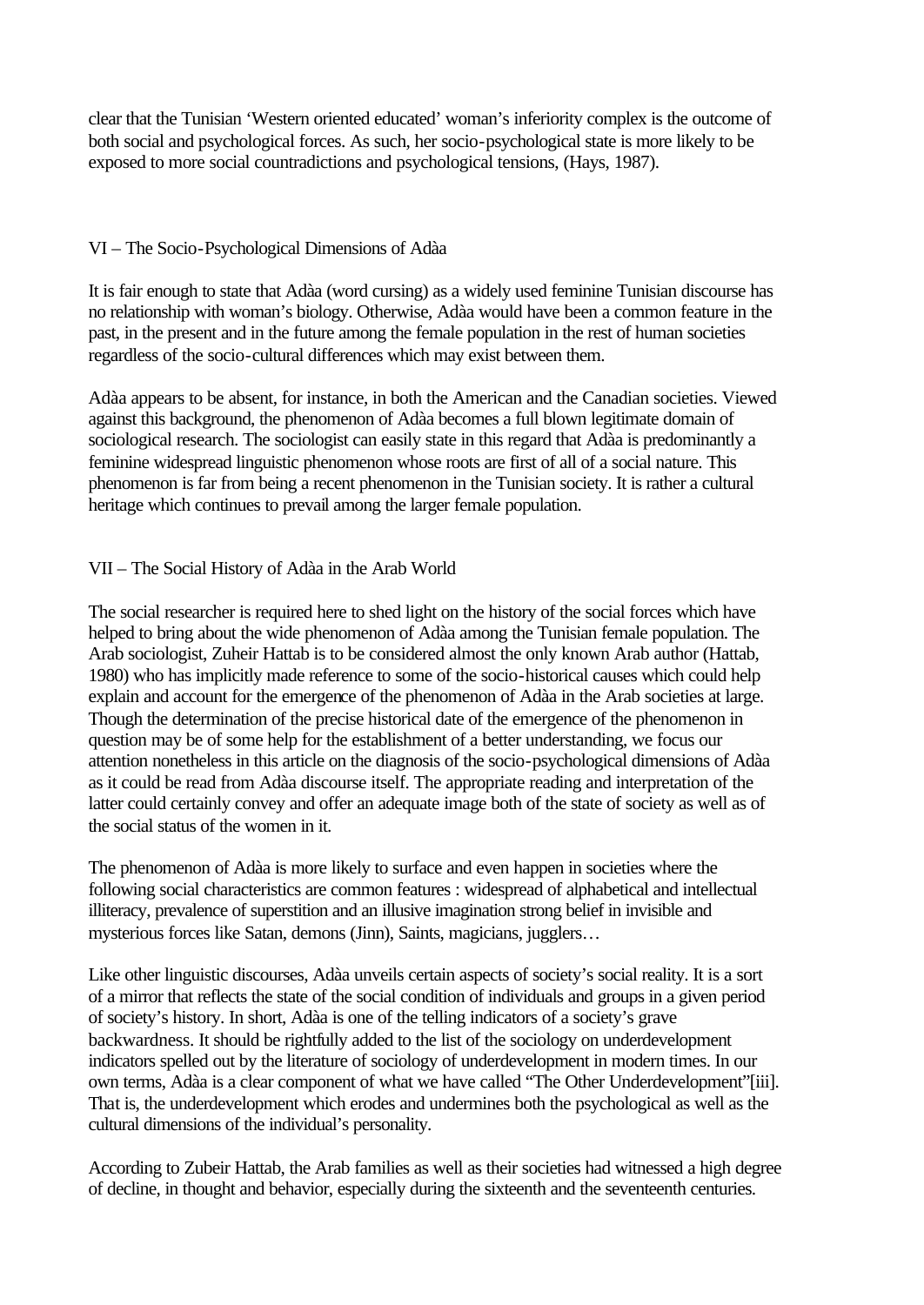Thus, Adàa can be seen as a discourse, that has recorded in a symbolic manner, the deteriorating larger society of which the Tunisian society is but a social subsystem.

VIII –Adàa and its Socio-Psychological Meanings for the Tunisian Woman :

The above are some of the social meanings that could be inferred from Adàa about the state of Arab societies for a given period of their history. The most important question relevant to the thesis of this study is this : what are precisely the socio-psychological dimensions (meanings)of Adàa for the Tunisian woman ? As stressed here, Adàa is predominantly an oral discourse more used by the female gender in the Tunisian society. In the view of Zuheir Hattab, this could be accounted for by the overall deteriorating social status of the Arab woman during the periods of decadence in the history of the Arab people. "Due to her ignorance, her lack of social experience and her isolation, the Arab woman becomes the member of the family and society who is mostly predisposed to react favorably toward superstitious beliefs and thoughts and mostly inclined as well to take them as true and as basis for her behavior/action » (Hattab, 1980 : 175). In sociological terms, the phenomenon of Adàa among the Arab (Tunisian) female population becomes the outcome of a stubborn sociocultural determinism.

On the psychological level of the Tunisian woman, the discourse of Adàa makes unambiguous hints that the Tunisian woman was incapable of dealing directly and personally with many issues and events that affect, preoccupy and defy her. Feeling helpless, weak and in a state of defeat, she seeks the help and intervention of others on her behalf. What makes her situation worse is that Adàa is a call upon invisible and metaphysical beings in the hope that they can intervene, control and put her own affairs in order. In acting this way, she can only harden and aggravate her psychological state of powerlessness. The intermediate beings to whom she turns and asks for help belong neither to the real material world nor to the making of her own daily life. With Adàa, she ultimately sought/seeks help from an imaginary and illusory universe that can hardly offer her any substantive help conducive to a real positive change of her socio-psychological state.

# IX – Tunisian Females'Condition and the Parisian Accent

There are two strong reasons which have prepared and continue to predispose the Tunisian women to be psychologically and socially more in need than Tunisian males for their persistent adoption of the Parisian accent when they speak or read French. These two reasons also explain the already described tendency among Tunisian females to mix their Tunisian dialect with more French words and expressions (the Franco-Arabe) than their male counterparts. In other words, both the Parisian accent and the greater use of French in the Tunisian dialect by Tunisian females could be interpreted as symbols of the degraded social status and the strained psychological state of contemporary Tunisian women. The socio-psychological situation of the latter makes them : 1) keener than the Tunisian males to reach out for the symbols of imitation of the former French colonizer and (2) more pressed than the Tunisian males to reach out for the symbols of modernity. Both behaviors could be seen as a syndrome of what is called « status frustration » in modern psychology.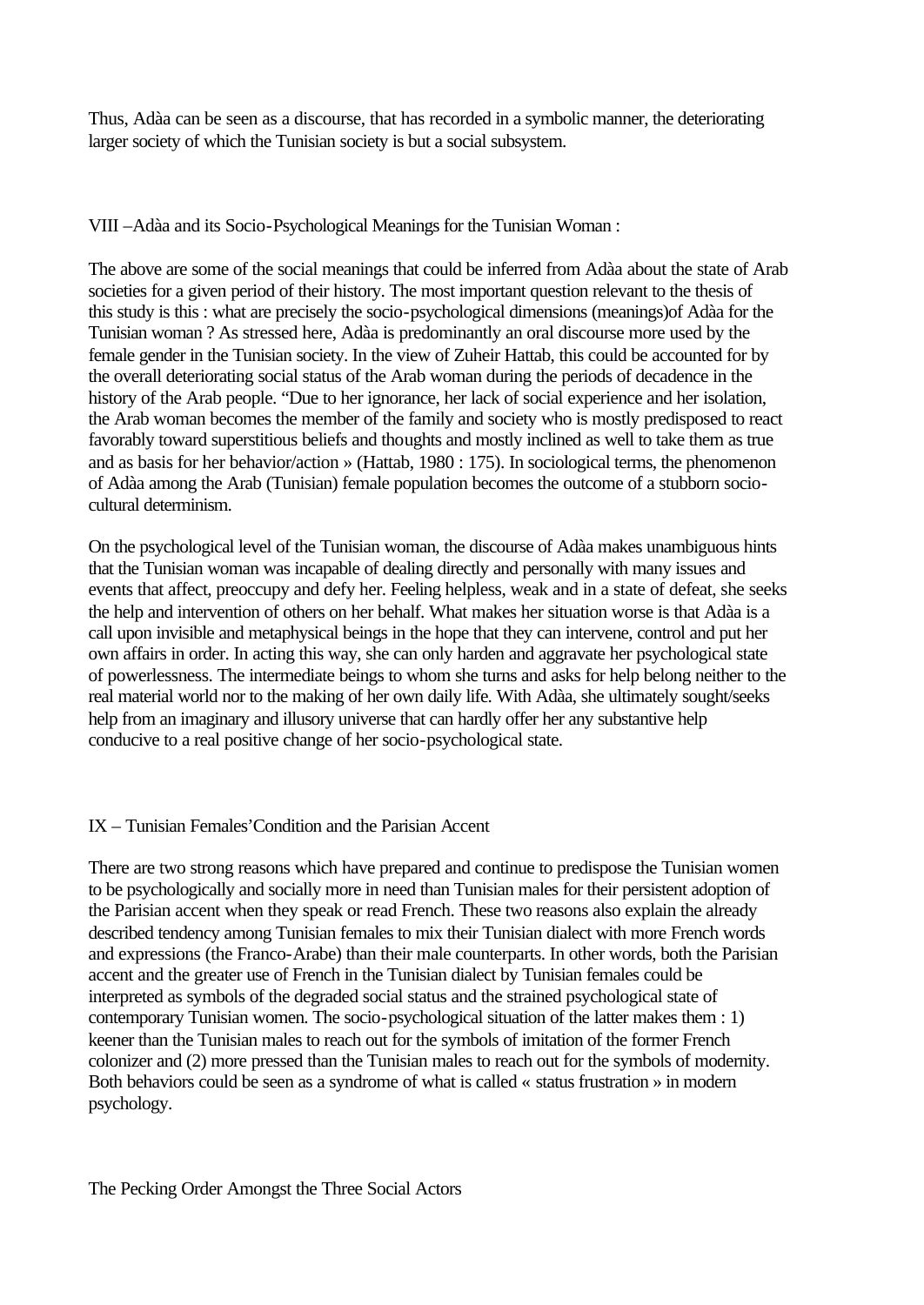In order to apply a sociological perspective in our analysis, let's look now at the phenomenon in question from the perspective of the social theory of imitation.

The act of imitation implies at least the presence and the interaction of two parties: the imitator and the imitated. In the situation at hand during the French colonization of Tunisia, there were three parties involved: the Tunisian women, the Tunisian men and the French colonizers. The interactions of these three parties interact through the law of the so-called pecking order. That is, a hierarchy prevails in the relationship among the three social actors. On the one hand, during Tunisia's colonization by France (1881-1956), the French occupiers were the dominant party and the Tunisian men and women were the dominated ones. On the other hand, Tunisian society was strongly male dominated. Inequality between the sexes was an overwhelming feature. In this triad situation, Tunisian women were subjugated to two types of domination. In short, they were the most powerless of the three parties.

#### The Continuing Pecking Order

With Tunisia's independence in 1956, things have greatly changed between the parties in question. The French physical occupation of Tunisia was terminated. Consequently, the majority of the French population left Tunisian territory soon after. But the shades of French domination did not fade away from the imagination of the independent Tunisian population. France is still strongly present among Tunisians through its cultural symbols, especially its language, culture and thought; the result of which is still strongly felt and seen in the Tunisian semi-colonized mind. France, as a well developed society, is still intensely felt by developing Tunisia through tourism, the written media and the lively images which Tunisians regularly receive from the various French/European television stations on their television screens. After independence, the dominant/dominated relations between the French and the Tunisians have taken the form of developed/developing relations. That is, Tunisians continue to suffer from the inequality syndrome in their relations with the French, their former colonizers.

#### Persistent Inequality of the Sexes

The Tunisian social scene has, in turn, witnessed considerable positive change in favor of the promotion of the social status of Tunisian women. They have gone to school and participated in the job market en masse. Many pro-woman progressive laws have been adopted as well. The Tunisian woman stands today as the avant garde in the entire Arab world as far as woman's rights are concerned. Yet, genuine equality between men and women has hardly been completely achieved in independent modern Tunisia. This is far from being peculiar to Tunisia. Inequality of the sexes still exists even in the most advanced Western societies of this century. In other words, the Tunisian woman still lags behind her male counterpart on few fronts on the equality scale. In spite of her considerable gains that have increasingly enhanced her social status in the last five decades or so she remains more disadvantaged than the Tunisian man with regard to what we would like to call 'modernity's benefits'[iv]. The net result of all this is the continuing presence of some hierarchical order of the former French colonizers among the Tunisian men and the Tunisian women. A thin pecking order still holds through. There has been some change favoring more equality in the relationship between independent Tunisians and the former French colonizers on the one hand, and the relationship between the sexes since Tunisia's independence, on the other. In this hierarchal triad, the position of the Tunisian woman tends to remain somewhat in the third place.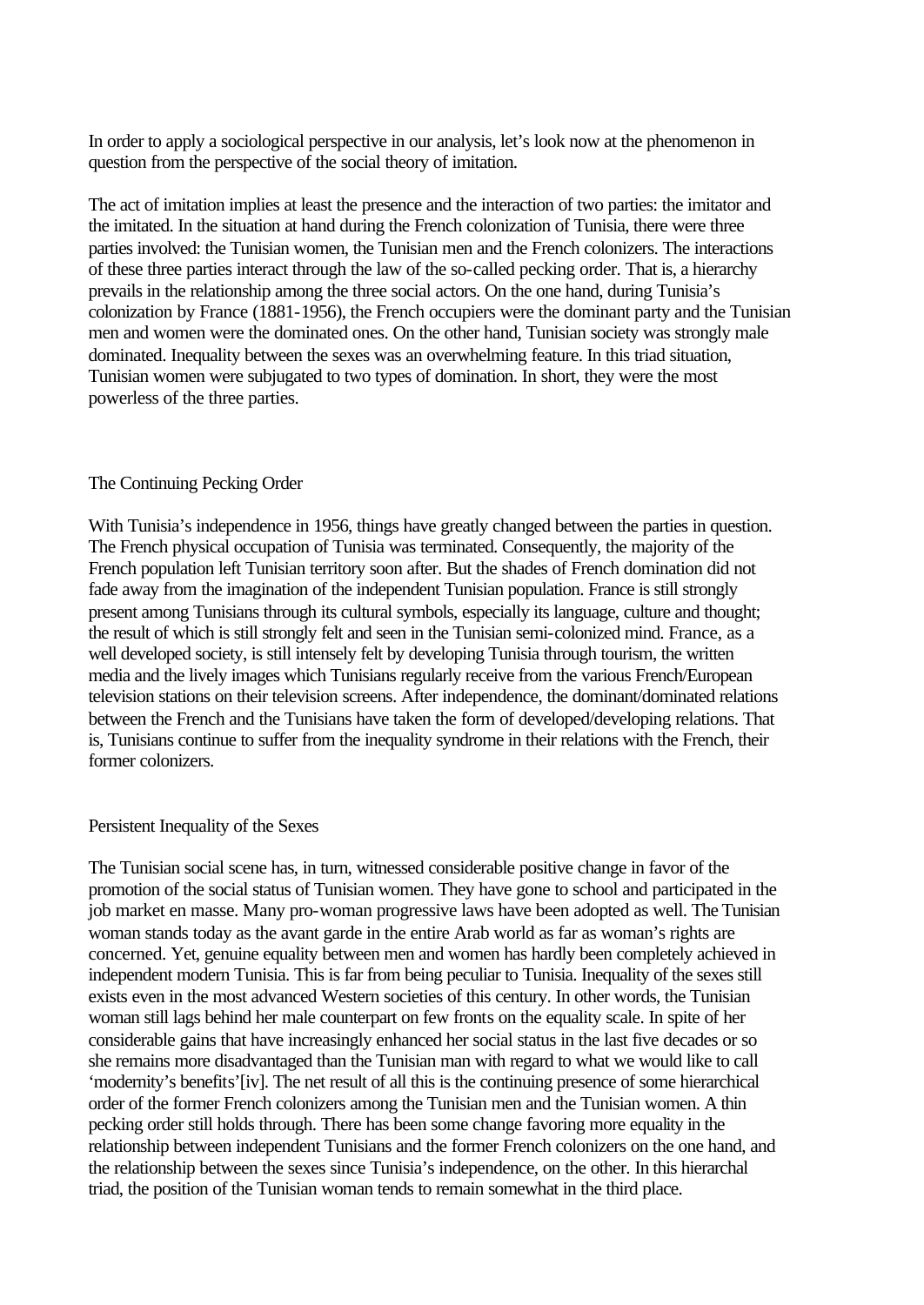#### XII – Who Imitates Whom Most and in What ?

Modern social science theory of imitation suggests that the weaker party is more inclined to imitate the stronger one. This is in line with the law of imitation of Ibn Khaldun, the Arab historian and sociologist of the Middle Ages (1332-1406). He states that the vanquished party tends always to imitate his conqueror : « the vanquished always want to imitate the victor in his distinctive characteristics, his dress, his occupation and all his other conditions and customs (Ibn Khaldun, 1989 : 116). As seen before, the Tunisian woman suffers from a double domination. Her traditional male dominated society continues in certain cases to block her social mobility, restrict her access to the wider range of modernity's benefits and limit her free development and actualization. In face of this situation, the educated Tunisian woman in particular is pushed harder to look for an outlet that liberates her somewhat from the burden of the double domination she faces. Her inclination to imitate the French dominant party appears to be legitimate for at least three reasons: (1) the French were physically and now are symbolically the top dominant party in the triad setting referred to earlier. Thus, they were and are more eligible to be imitated by the most dominated party (the Tunisian woman). (2) The Tunisian woman's imitation of the French liberates her somehow psychologically and, to a certain extent socially, from some strict traditional cultural features of the Tunisian male dominated society, and (3) it is through the imitation of the French (Western) dominant party that the Tunisian woman attempts to minimize the stress caused by her desire for modernity in a society which continues to exercise, in certain situations, a double standard between the sexes (Hays, 1987). In other words, being more deprived of modernity's wider benefits than her Tunisian male counterpart, the Tunisian woman tends to seek peaceful symbolic means to express her frustration. She opts for some sort of non-violent protest against the male dominated society. Her imitation of the French (the Western) party is hardly limited to her adoption of the Parisian accent when she speaks or reads French. As pointed out earlier, she is also known to be more keen than the Tunisian man in mixing her Arabic with French words or/and expressions (Franco-Arabe) in her daily speech (Dhaouadi, 1986 : 46-66). Furthermore, Tunisian women appear to be more involved in birthday celebrations than Tunisian men. This is more visible in the organization of birthdays for their children which has become, since independence, a relatively widespread custom among a significant majority of Tunisian mothers. The adoption of the Parisian accent, the tendency of using more French words or/and expressions with Arabic and the widespread birthday celebrations among Tunisian women all converge to signal one thing: Tunisian women are more in need of imitating French (Western) modernizing symbols. To speak French with a Parisian accent means to be as modern as the Parisians themselves, the most modern of all modern French people. Behind the Parisian accent and the French language use in general, there is more than what the ear can hear. The persistent use of the Parisian accent by today's Tunisian women stands for the symbols of becoming modern like Parisians. In sociological terms, feeling thwarted by the traditional structures of a male dominated society, the modernizing Tunisian women reach out for certain symbols of modernity which hardly raise the anger of Tunisian men. The Parisian accent, the greater use of French words and expressions (Franco-Arabe) and birthday celebrations appear to satisfy both sides. On the one hand, the Tunisian woman's self-esteem and their desire for becoming modern seem to be adequately fulfilled with the easy practice of those symbols. On the other hand, the Tunisian male population does not apparently mind seeing that Tunisian women have access to modernity through the use of some of its symbols which are tolerated by the rules of a male dominated society[v].

The Tunisian woman's social status before and after independence makes her, as described above, more prone to be involved in a wider range of imitative behavior of the French (Western) party in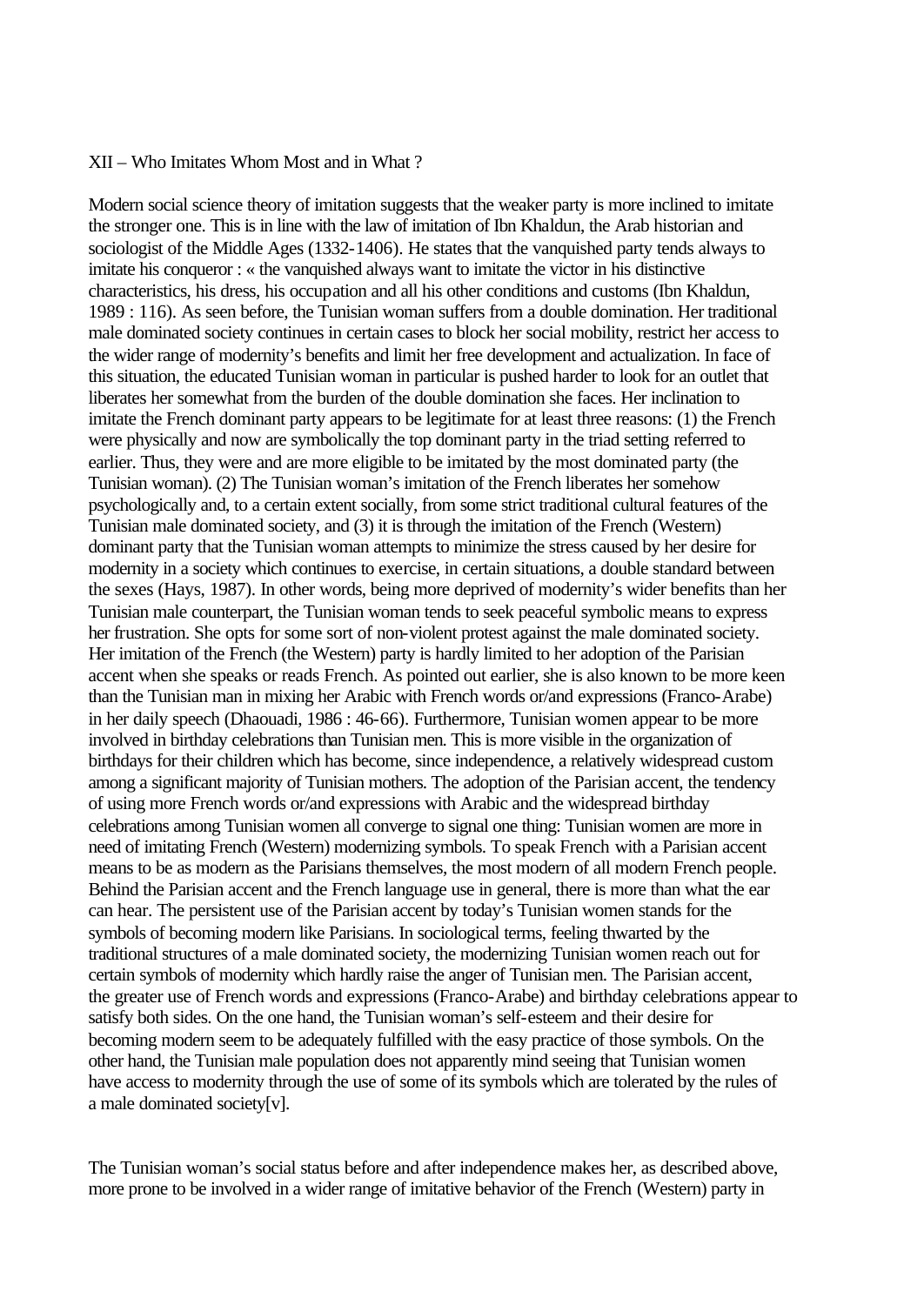more than just a limited single act. It covers rather a number of symbolic acts (the Parisian accent, more use of French words and expressions with Arabic (the Franco-Arabe and birthday celebrations) which ultimately make up an entire unit or a coherent system. All these different acts signal unequivocally the Tunisian woman's pressing desire for Western modernity of which her male dominated society deprives her of many of its aspects. Her bargain here is to have bigger access to the system of modernity she reaches out for and concentrates her imitation upon what we have called male tolerated cultural French (Western) symbols as a compensation for modernity's missing benefits. Her greater deprivation (compared with her Tunisian male counterpart) from modernity's gains predisposes her to be the most eligible candidate for a fuller swing, so to speak, of imitation of some symbols of modern French/Western people in general.

As such, the continuing overwhelming use of the Parisian accent by the majority of today's Tunisian women, when speaking or reading French, has to be understood in light of what has been already underlined. That is, the historical argument accounting for the contemporary Tunisian women's Parisian accent is far from adequate. Without the analysis of the social situation and the psychological state of the contemporary Tunisian woman and her use of cultural symbols in response to those conditions, no lucid understanding and explanation of the origin as well as the maintained use of the Parisian accent by the Tunisian woman today could be expected to be genuinely secured. The question of the Parisian accent is hardly a matter of plain history, as Professor Skiks claims. Such a view excludes the impact of society's ever ongoing dynamics on language use through time and space. A given accent of a given language is always potentially subject of change by the people who use it. When it persists, as is the case with the Parisian accent among contemporary Tunisian women, we have to seek a structuro-functional perspective that offers a credible explanation. In other words, the continuing use of the Parisian accent by the majority of Tunisian women will continue to fulfill socio-psychological needs as long as the Tunisian woman remains, in certain areas, the more handicapped party of the modern Tunisian society pecking order structure.

### XIII – The Concept /Theory of Cultural Symbols (CS) [vi]

The link between codeswitching and the OU is a direct one as pointed out but this is not the case as to the relationship between the OU and our concept of CS where language is central to CS set. The latter refers to those cultural traits which radically distinguish homo sapiens from both other living species and Artificial Intelligence machines. Language, thought, knowledge/science, religions, laws, myths, cultural values and norms are major distinctive characteristics of the human species. In our own terms, these CS correspond to the term 'culture' as used by contemporary social sciences. As defined, our concept of CS describes a number of properties of its components. First, it must be strongly stressed that language is the Mother of all the rest of the CS set. That is, without the human language we could hardly conceive of the emergence, let alone the presence, of the human CS/culture. These are uniquely human, because it is only homo sapiens who are privileged with that type of distinct human language. The central role of language in the making of CS/culture becomes an obvious one indeed. Although human language is a part of our concept of CS, we would mention it here separately beside CS to emphasize its prominent independence and its extreme importance as the originating cause of CS, on the one hand, and the first class determinant factor for CS maintenance, evolution and full development, on the other hand.

Second, since the beginning of the 1990's our concept of CS and the human language have allowed us to involve ourselves intensely in doing basic research in the deep nature of human language and culture. It appears that we have made progress in deepening the understanding of certain aspects of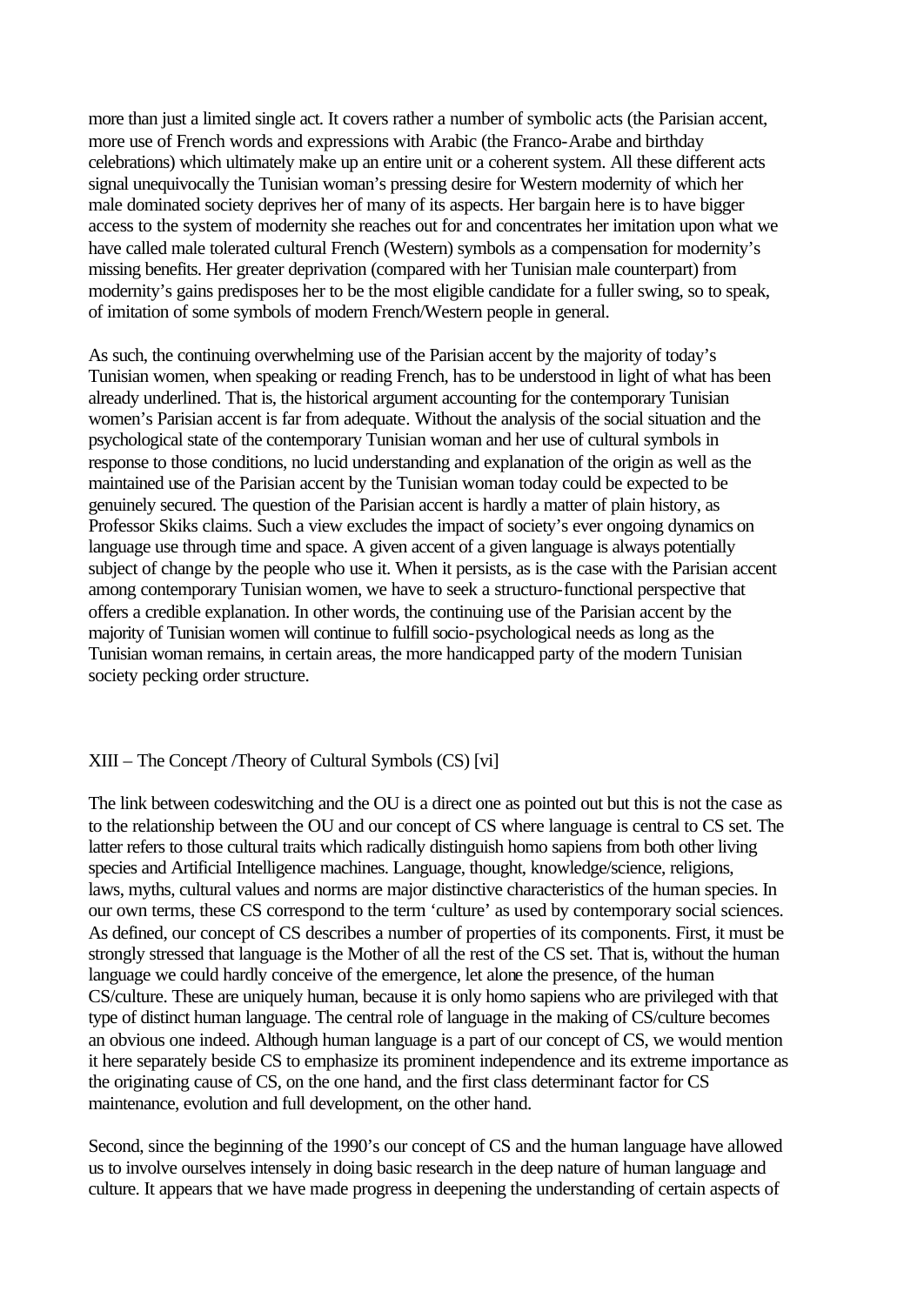human language and CS to which modern social sciences have hardly paid attention. Our explorations of human language and the CS set have enabled us to make three main observations on their nature and its consequences on both the epistemological question of scientific research particularly in social sciences and also in the study of those phenomena related to humans :

1 – As distinct traits of the human species, language and CS are the most credible trustworthy factors that have, throughout human history, determined homo sapiens domination over nature and the other species. Language and CS are, therefore, the capital components which constitute all that is most important and profound in the human entity. This explains, for instance, the validity of the famous saying: "the conquests of peoples' minds are the most dangerous (the concept of mind conquest) of all types of other conquests", because it has to do here with the conquest of language and CS which are most central to the making of the human identity.

2 – CS and human language grow and mature slower than « the human body's organs. This has two implications:

a/ In comparison with the rapid growth and maturation of the organs of the non-human species, the slower growth and maturation of the human language and CS appear to delay in turn the growth and maturation of the human organs themselves. The link between the culturo-symbolic and the biogenetico-physiological dimensions is, thus, more than visible among humans.

b/ This seems to have allowed human individuals to have, on average, longer lifespan than that of the majority of the members of the other species. As such, the human longer lifespan ought to be accounted for first by the culturo-symbolic factors and not only by their bio-genetico-physiological counterparts. Our conceptualization of human language and CS goes further to claim that human language and CS have an essential role in the design itself, of the bio-genetico-physiological human make up.

3 – CS and human language possess what we call immaterial transcendental dimensions (semimetaphysical: the concept of CS transcendentality) as they are manifested in the following characteristics:

a/ In contrast to material entities (things) human language and CS have neither volume or weight.

b/ Human language and CS's lifespan are potentially longer and could even become eternal.

c/ Human discourse and some of the CS set have a great capacity of charging and galvanizing social actors with enormous energy and power so that their actions could become irresistible and undefeatable, like those of supernatural forces.

d/ Human language and CS appear to have an intrinsic characteristic for rapid and instantaneous mobility through time and space. Those transcendental traits are hardly mentioned, let alone taken seriously, by modern social sciences. Our own interest to focus on them for over a decade is the result both of our analytical observations and the Islamic epistemological view of human language and CS. This is in harmony with the growing interest today of social sciences in the study of religion, not only to understand specific social phenomena but also to help establish credible paradigms and reliable theories building in the sciences of Man and society.

Third, the demonstration of the validity of the above characteristics of CS in empirical terms can be briefly shown in the following: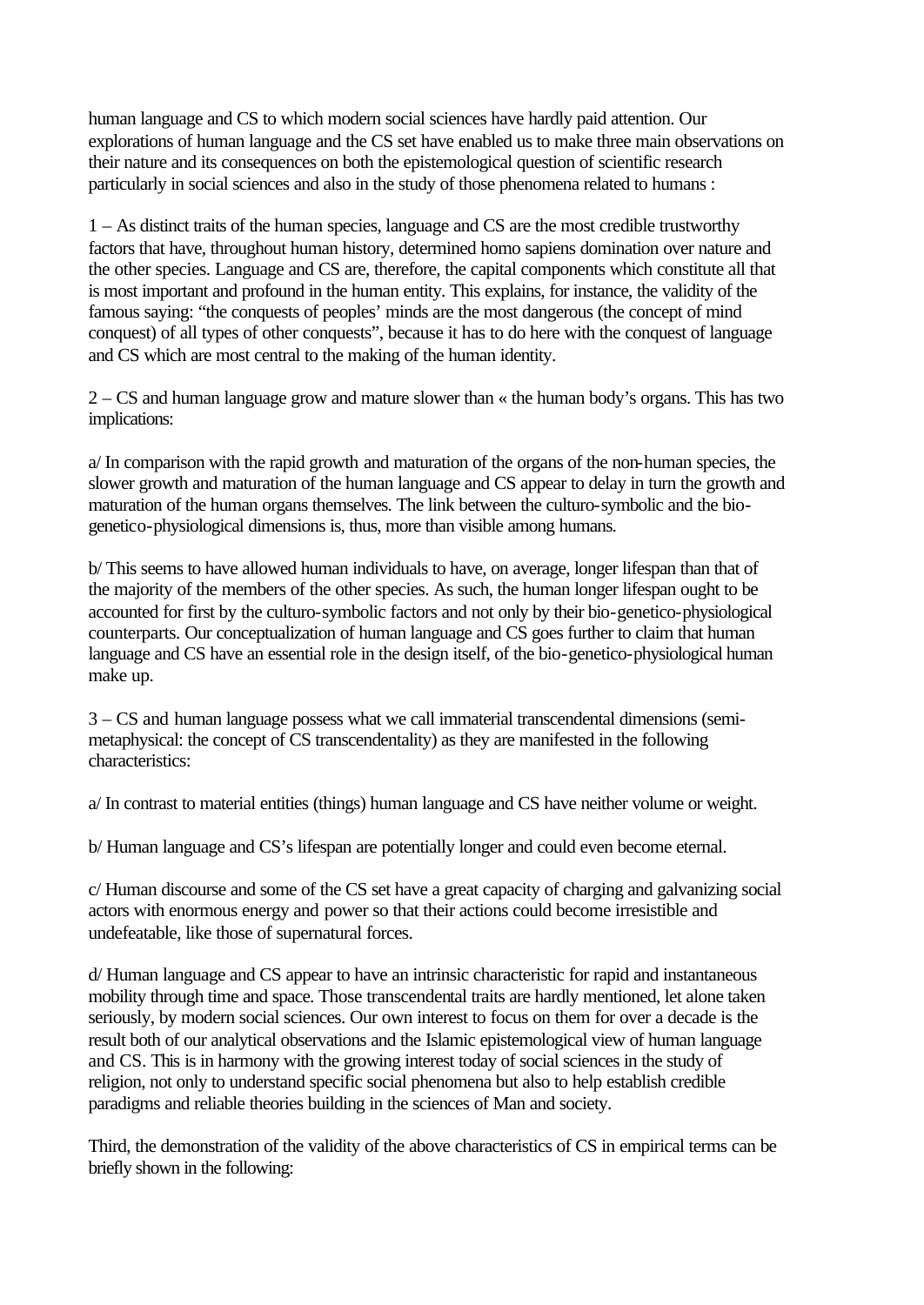b/ explains how thinkers ideas, scientific theories and cultural heritages of human collectivities and civilizations could last for centuries or even for eternity.

c/ it helps, for instance, to account for the victories of the Third World contemporary liberation movements against their powerful Western colonizers.

a/ and b/ allow us to show the role of the transcendental nature of CS and human language in the explosion of the most important revolution: the Information Revolution. As shown, our conceptualization of the human language, CS and their sub-concepts is strongly interdisciplinary. This is increasingly called for more and more in today's "Two Cultures" of modern sciences.

Based on the preceding analysis it is plainly clear that the notion of CS and its sub-concepts are entirely language based. That is, language is the cornerstone of the major concept of CS set and its derived related minor concepts. Human spoken and written language is the ultimate source that has made possible the birth/emergence, the evolution and the maturation of the human distinct CS/culture. In short, human spoken and written language is second to none as the originator and the only founder of CS. The more than central place of human language in CS system makes one critical of many social sciences definitions of the concept of culture. For instance, Edward B. Tylor's well known classical definition of culture makes no explicit reference to language as part of culture, let alone as the very founder of human culture itself[vii].

It has been shown in this study that our major concept of CS has several minor interrelated concepts like the Other Underdevelopment, the dangerous conquest of people's minds, the transcendentality of CS, and the longer human life span.

These related sub-concepts qualify the major concept of CS to become a theory which, by definition, can explain a number of various and different phenomena like: why humans live longer, why Tunisian women favor the Parisian accent, why the conquest of the human mind is the most dangerous of all other types of conquests and why organs and bodies of the non-human species grow, develop and mature much faster than those of the members of the human species.

Theoretically, it is potentially legitimate to establish such a credible CS theory which can strongly explain the variety of different human phenomena, because the theory in question is totally based on something uniquely human: the spoken and written language. The latter is the very distinct essence of the human species. As such, a theory whose very basis is human language is fit to have a sweeping global explanatory power in the entire landscape of human affairs.

# **NOTES**

[1] - For instance, an overwhelming majority of Tunisians when asked: who mix more their Arabic with French: men or women? Chose women as the greater users of French. This repeated popular common sense impression can hardly be easily dismissed as unfounded when it is particularly is supported further by more meticulous social science research techniques like the ones referred to. Modern social science literature on the relation between gender and language use is still poor in spite of its steady growth in recent years. Peter Trudill, for instance, advances an argument similar to the one advanced in this study. That is, specific language use echoes the social psychological situations of its user. He observes that, "Men in our society can be rated socially by their occupation, their earning power and perhaps by their other abilities. In other words by that they do. For the most part, however, this is not possible for women. It may be, therefore, that they are instead to be rated on how they appear. Since they are not rated by their occupation or by their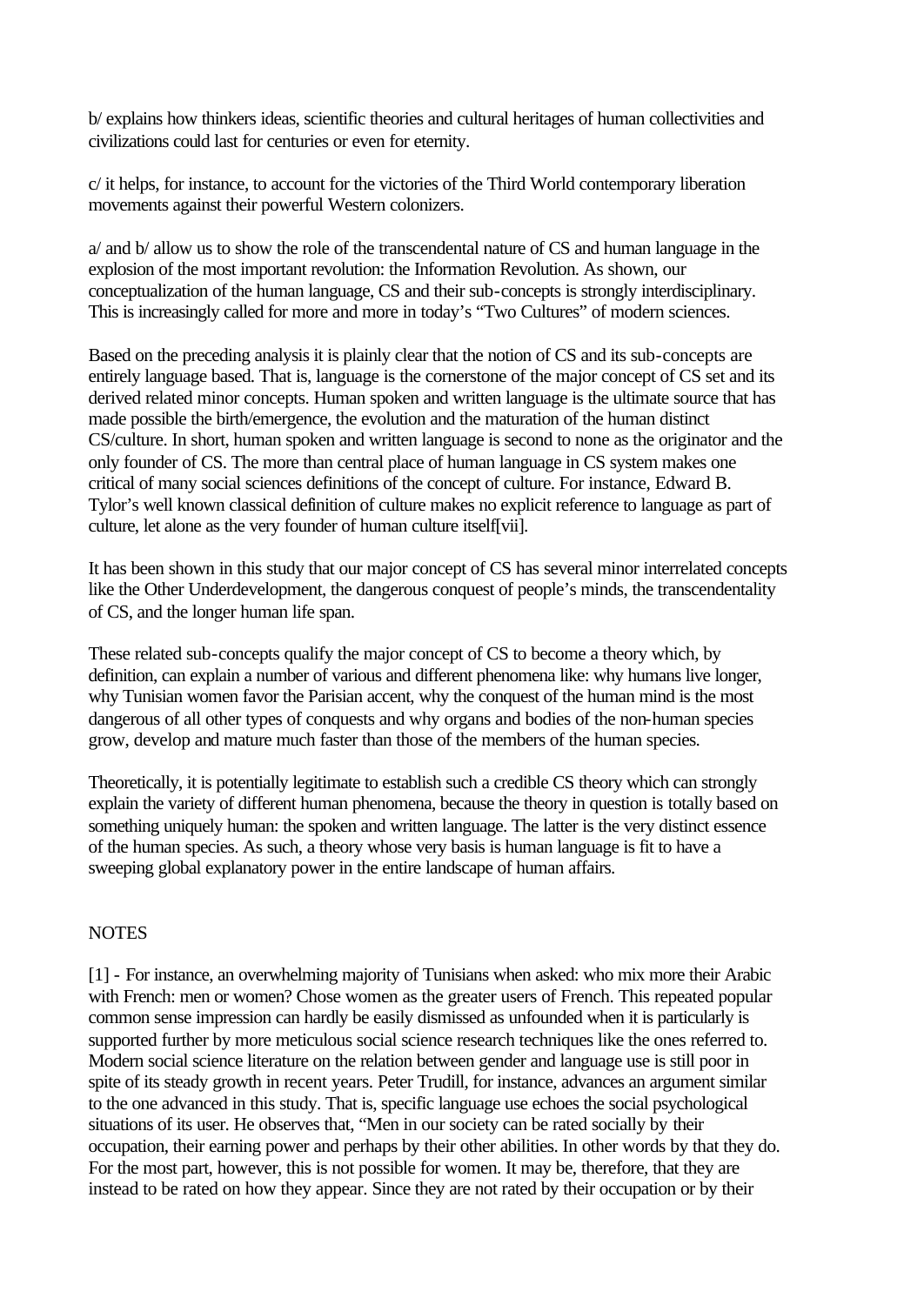occupational success, other signals of states, including speech are correspondingly more important". In Language in Society, Sex, Covert Prestige and Linguistic Change in the Urban British English of Norwich, vol.I n° 2, Oct. 1972. pp.179-194.

2 - The double standard of ethics between the two sexes is still strong in certain sectors today in Tunisian society. The cultural value system of the latter still exercises more constraints on the female population toward things associated with modernity. Three empirical examples from the Tunisian social scene are sufficient to make a point: (a) women's mobility after sunset is greatly restricted. They can hardly attend theatrical plays, movies, shows, intellectual events… at night if they are not accompanied by male companions. (b) Tunisian cultural norms still do not permit Tunisian women to smoke in public. (c) Going to cafés or places to drink a coffee, to have a croissant… is still strongly a male activity. In other words, cafés and such places are predominantly male space.

3 - Dhaouadi, M., « An operational analysis of the Other Underdevelopment in the Arab World and the Third World » ; International Sociology, Vol.3. N°3 sept.1988, pp.219-234. Our notion of the Other Underdevelopment is the result of genuine criticism which we address particularly to modern sociology of development/underdevelopment. The latter has confined itself to the socio-economic dimensions of underdevelopment in the Third World countries especially. The underdevelopment of what we call cultural and psychological dimensions of those underdevelopment societies is hardly dealt with in modern sociological literature on development/underdevelopment. The cultural underdevelopment in the Third World is manifested in the following: 1) linguistic underdevelopment. That is, native languages in many Third World countries are hardly used in full in all sectors of the new independent societies. The Western languages (English, French, Spanish, Portuguese) of the former colonizers are still widely used in full in those societies. As such, they undermine the capacity of native languages to have a full commanding use in all domains of society's social life. 2) Science/knowledge underdevelopment: In the fields of science and knowledge Western advanced societies have an obvious monopoly. Compared with their high standard of science/knowledge accomplishments, Third World countries are bound to be considered as underdeveloped. 3) The contact, in modern times, between the dominant West and the dominated Third World has enabled the former to impose the spread of his own cultural values, particularly those of modernity on the underdeveloped societies. The phenomenon of the Westernization of Third World customs and morals is largely a result of this type of power unbalance between the two parties. In this confrontation between cultural value systems, many of the Third World cultural values battle ends in favor of the adoption of Western cultural values. In many cases this promotes the underdevelopment of authentic native cultural values in Third World societies. The psychological side of underdevelopment is measured by the symptom of an inferiority complex toward the West that one encounters among the larger population of todays Third World countries, what is, in short, meant by psychological underdevelopment in our conceptualization of the Other Underdevelopment. The interaction between the cultural and the psychological dimensions of the Other Underdevelopment makes it ultimately a system.

4 - Modernity's benefits refers basically to three things: 1) more equality between the sexes in their society's social order, 2) more freedom of mobility for females in society, 3) more freedom of expression in public for females.

5 - Smoking in public, as a sign of modernity and liberation for some Tunisian females, is still seen as unacceptable behavior by Tunisian society.

6 - We use CS here as a concept and as a theory according to the sociological definition : ' a concept is a label that refers to either relations or descriptive properties. Concepts are not statements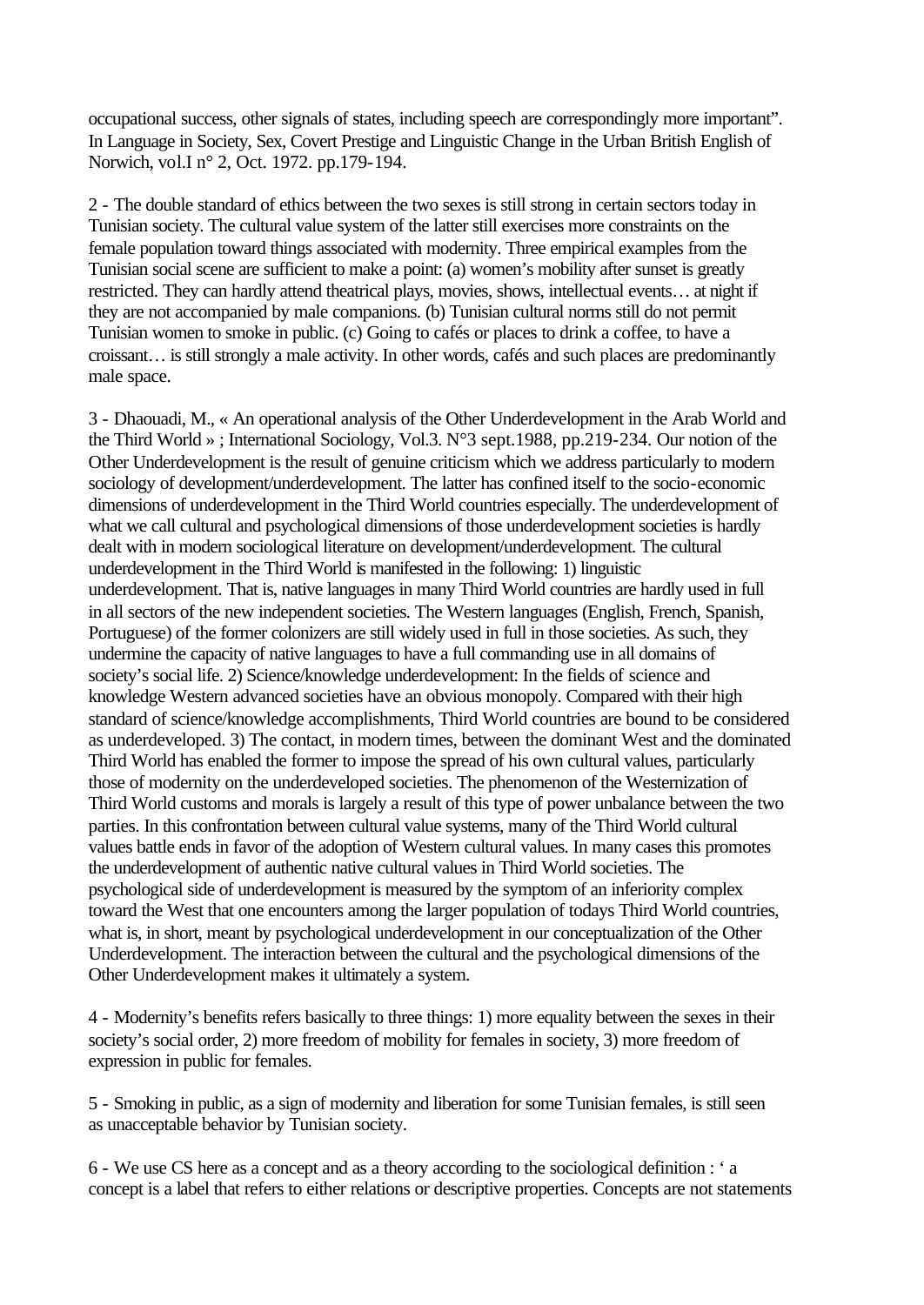and are therefore neither true nor false. They simply furnish the vocabulary of a theory and identify its subject matter. When concepts are interrelated in a scheme, a theory begins to emerge', Encyclopedia of Sociology, Guilford, Conn. USA, The Dushkin Publishing Group, Inc;, 1974, p.55.

7 - « Culture, or Civilization… is that complex whole which includes knowledge, belief, art, morals, custom, and any other capabilities and habits acquired by man as a member of society », op., p.69.

#### References

Alatas, F. (2003) Academic Dependency and the Global Division of Labour in the Social sciences, Current Sociology, vol. 51.

Dhaouadi, M. (2003), Tunisian Womens Strained Social Status as Reflected in the Verbal Discourses of Adàa and the Franco-Arabe, Revue d'Histoire Maghrébine, vol. 30, n° 112.

Dhaouadi, M. (2002 a) Globalization of the Other Underdevelopment : Third World Cultural Identities, Kuala Lumpur, A.S. Noordeen.

Dhaouadi, M. (2002 b) The Other Underdevelopment : The Globalization of the Cultural Identities Crisis in the Arab World and the Third World (in Arabic), Tunis, Alatlasia Publisher.

Dhaouadi, M. (2002 c) A Socio-Psychological Theoretical Analysis of the French Parisian Accent Use Among Tunisian Females and Males, Journal of King Saud University, VOL 14, n° 2.

Dhaouadi, M. (1996 a) The Feminine Franco-Arabe in the Maghreb, Journal ( in Arabic ) Dirassat Arabiyya, vol. 32,  $n^{\circ}$  3 – 4.

Dhaouadi, M. (1996 b) Un essai de théorisation sur le penchant vers l'accent parisien chez la femme tunisienne, International Journal of the Sociology of Language, n° 22.

Dhaouadi, M. (1986) Codeswitching as a Linguistic Behavior of Dominated Maghrebians ( in Arabic ) Arab Journal for the Humanities, vol. 6, n° 22.

Dhaouadi, M. (1983) Journal of Al Mustaqbal al Arabi, n° 47.

Dhaouadi, M. (1982 a) Les racines du franco-arabe féminin au Maghreb, Arab Journal of Language Studies, vol. 2, n° 2.

Dhaouadi, M. (1982 b) The Roots of the Maghrebian Franco-Arabe, Journal of Sh'oun Arabiyya, n° 22.

Dhaouadi, M. (1974) Our Franco-Arabe (in Arabic) El Fikr Magazine, Tunis.

Hattab, Z. (1980) The Evolution of the Structures of the Arabe Family (in Arabic) Beirut, the Institute of Arab Development.

Hays, P. (1957) Modernization, Stress and Psychopathology in Tunisian Women (Ph.D Thesis) University of Hawaïi.